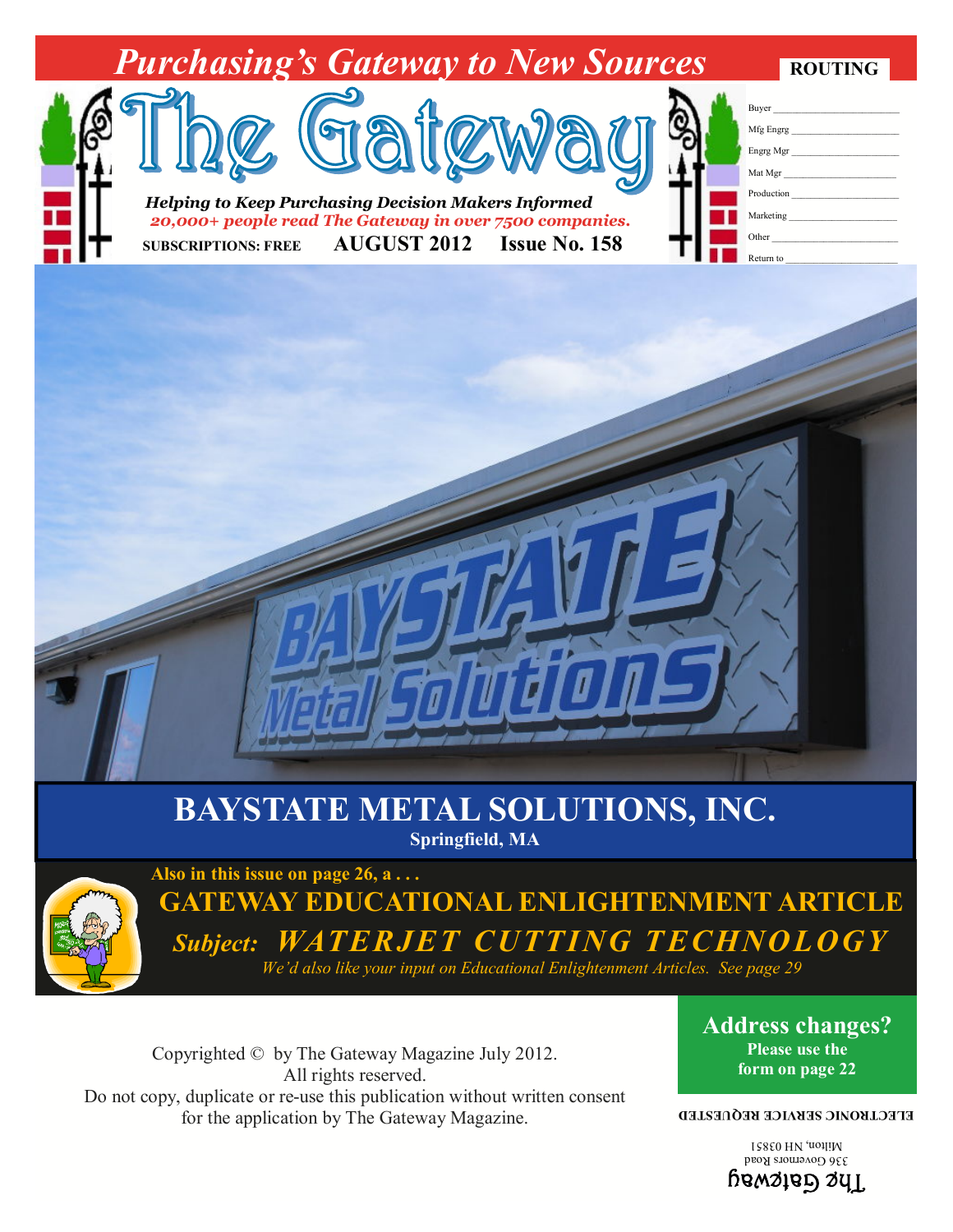

aystate Metal Solutions, formerly Ace<br>Metal, has been an industry leader in cus-<br>tom precision sheet metal fabrication since<br>1973 In 2010, Tony Fernandez, former President Metal, has been an industry leader in custom precision sheet metal fabrication since 1973. In 2010, Tony Fernandez, former President and COO of Northern Wire in Wisconsin, acquired Ace Metal of Springfield, Massachusetts. He saw the great potential of a distinguished metal fabrication company, with a long history of providing quality products for customers in a variety of industries.



*It usually starts in engineering where the product is laid out, piece by piece. Dennis Jack sets this job up.* 

With a substantial investment in new technologies and procedures, the company changed its name to Baystate Metal Solutions to signal a new chapter for the business and a renewed focus on smart growth. It was part of a realization that the greatest potential for growth was to increase volume with existing customers. This was achieved by transforming a precision sheet metal shop into a precision metal fabricator, providing a more solution-oriented approach. Utilizing the company's wealth of machinery and highly skilled employees, Baystate Metal Solutions rapidly went from making just components to fabricating complex metal assemblies.

In 2011, the company acquired Metal Technology, a Lowell, MA sheet metal fabricator with a strong customer-base in the high-tech corridor of Eastern Massachusetts. The crossover of industry



*Metal is sheared, folded in hundreds of an inch tolerances by trained, highly skilled workers.* 

experience between the companies was complimentary, including medical, diagnostic, telecommunications, electronics, automotive, and food service.

In a difficult economy for American-made products, Baystate Metal Solutions has seen steady growth and has consistently been adding jobs for



*Turret presses punch and form full size sheet stock into component parts to precise shape and layout.* 

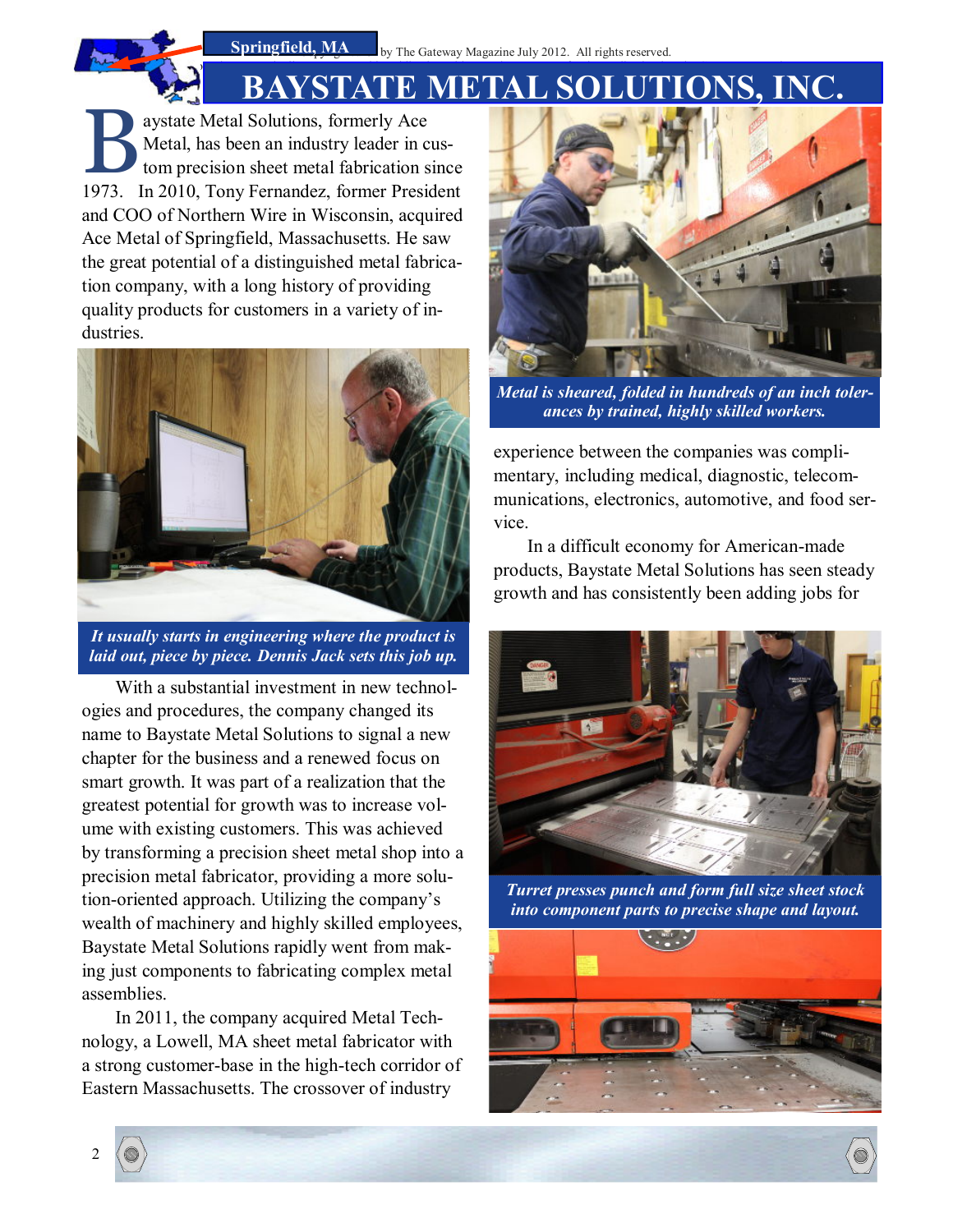

*Fasteners are inserted and pressed into the components.* 

skilled workers. The company is proud of this renewed effort and is seeing new opportunities in some untapped areas.

Baystate Metal Solutions has been providing  $\bullet$ custom precision sheet metal fabrication for 40 years. They provide quality American craftsmanship, combined with technologically advanced processes, to meet the demands of specific applications. Their quality and precision manufacturing has made them a preferred supplier of component cabinetry to both Fortune 100 companies and highend machine manufacturers. As a MIE Track Certified company, they are able to produce accurate and timely quoting, as well as up-to-the-minute tracking of every job in progress.



*Welded components require precise joining utilizing MIG, TIG or other forms of welding.* 

Baystate Metal Solutions' fabrication capabilities include CNC Punching, CNC Forming, Certified Welding, Shearing and Notching, Inserting, Rolling, Sanding and Coating, and Certified Finishing. They produce complete custom sheet metal fabrication, including CAD-engineered design, prototyping, full on-site production, and delivery. Their niche service offers unique and proven experience in custom fabricating component cabinetry for medical and electronics.

 As a certified welding shop, their customer list represents a very broad range of industries, including:

- Environmental Equipment and System Products
- Telecommunications
- Computer and Electronics
- Transportation / Aviation
- Museums
- Military
- Hospitals
- Wire and Cable
- Medical
- Paper Processing / Printing
- Consumer Goods and Component Manufacturing
- Automotive Inspection
- Food Processing

Baystate Metal Solutions is proud to be celebrating its  $40<sup>th</sup>$  anniversary. That's four decades of providing precision metal fabrication and engi-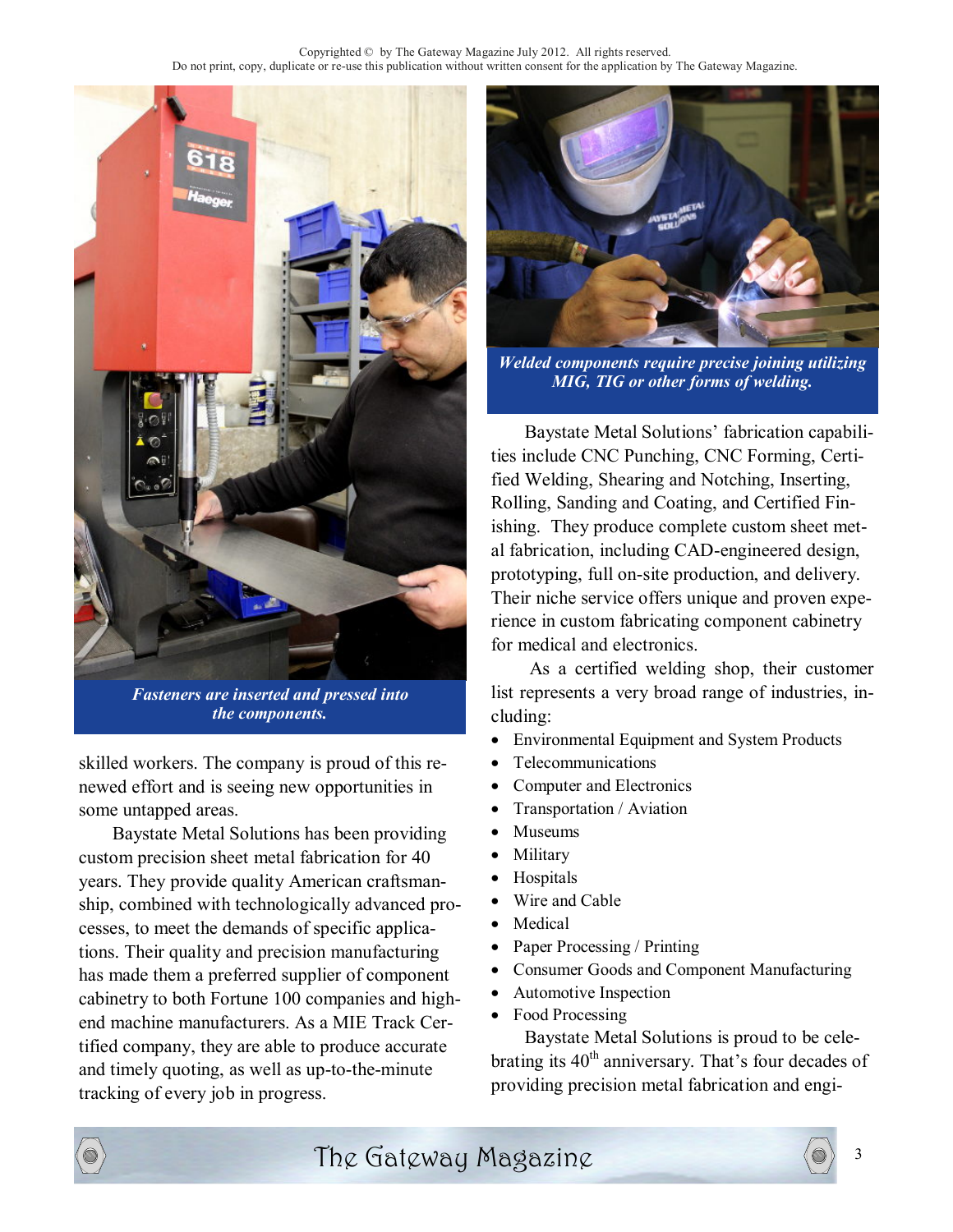

*Welding is a major part of Baystate Metals Solutions. They can fabricate all types, shapes and sizes of component parts, but they are masters at building cabinets and control panels. (above) A jig is used to locate structural framing. Below, the welds must be ground and dressed for smooth, seamless finishing.* 



neering solutions for customers that continually meet the demands of specific applications.

The company recently completed a six-month supplier certification program with a Fortune 500 customer. After seeing the value in such changes across the company, Baystate Metal Solutions chose to make the new policies and procedures standard practice for a revamped and improved total quality policy for all projects and all customers. In addition, the company is working toward ISO certification, aiming for completion within the year.

However, it takes more than machines and systems to make great parts. It takes good people and Tony is proud of his employees. One such employee is Mark Duda, Director of Manufactur-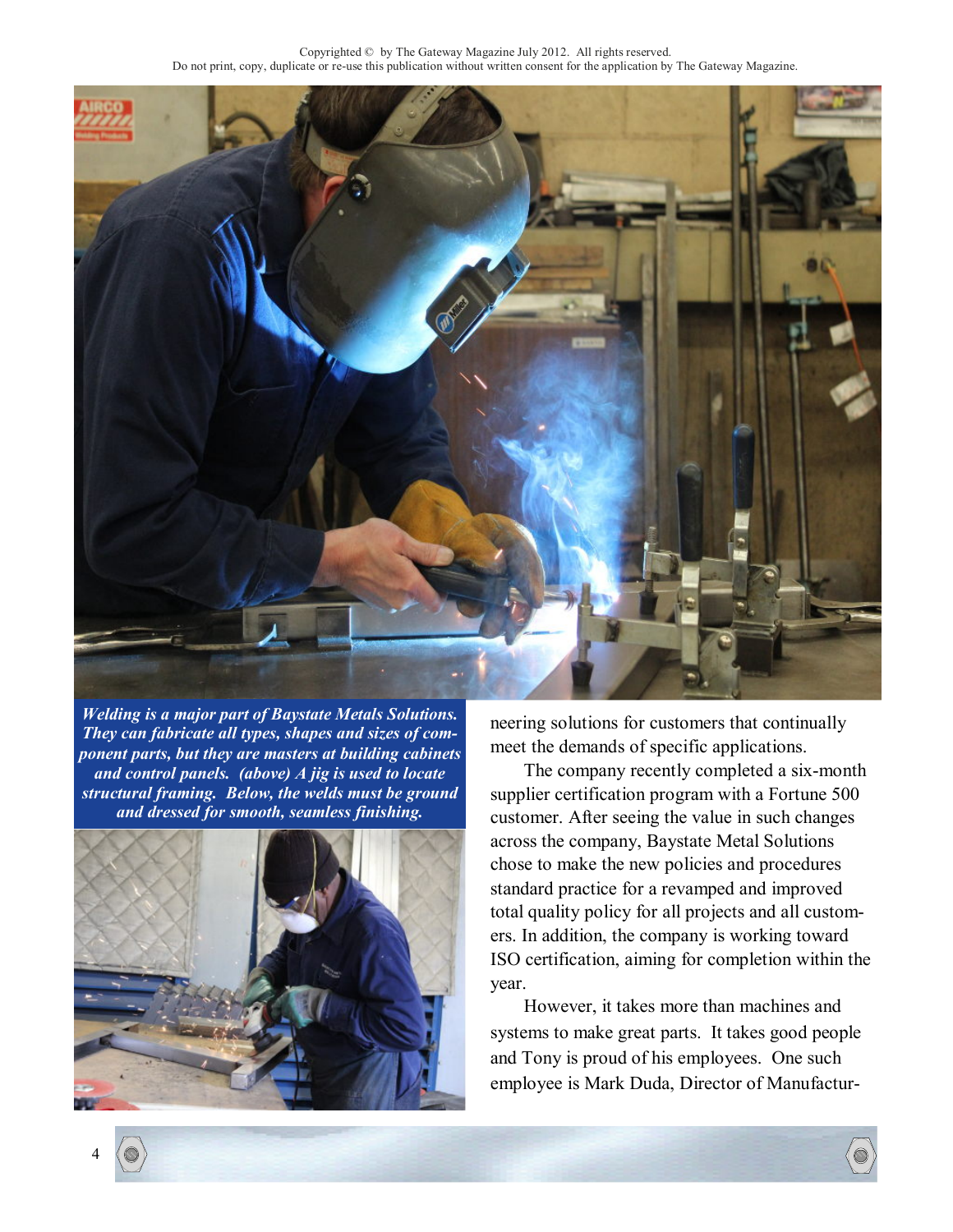

*VARIOUS CABINETS CREATED BY BAYSTATE METAL SOLUTIONS* 

ing Operations, who is in his  $27<sup>th</sup>$  year with the company. Mark brings a highlyexperienced design knowledge to create total solutions for customers. Also, Dennis Jack is another valuable asset to the company. Dennis was the former owner of Metal Technology and is now a part of the growing Baystate Metal Solutions. Dennis brings 20 plus years of fabrication and management experience to the team.

Tony Fernandez, President and Owner, offered these parting words.

"Baystate Metal Solutions is a smaller company, offering big capabilities to businesses across the Northeast. We're proud of our long-standing relationships with customers in a variety of industries,



*A Production Control meeting to review the schedule and make things happen. (l to r) Larry Bagley, Production Control Manager, Mark Duda, Director of Manufacturing, and Rocco Fernandez, Sales.* 



The Gateway Magazine  $\langle \circ \rangle$  5